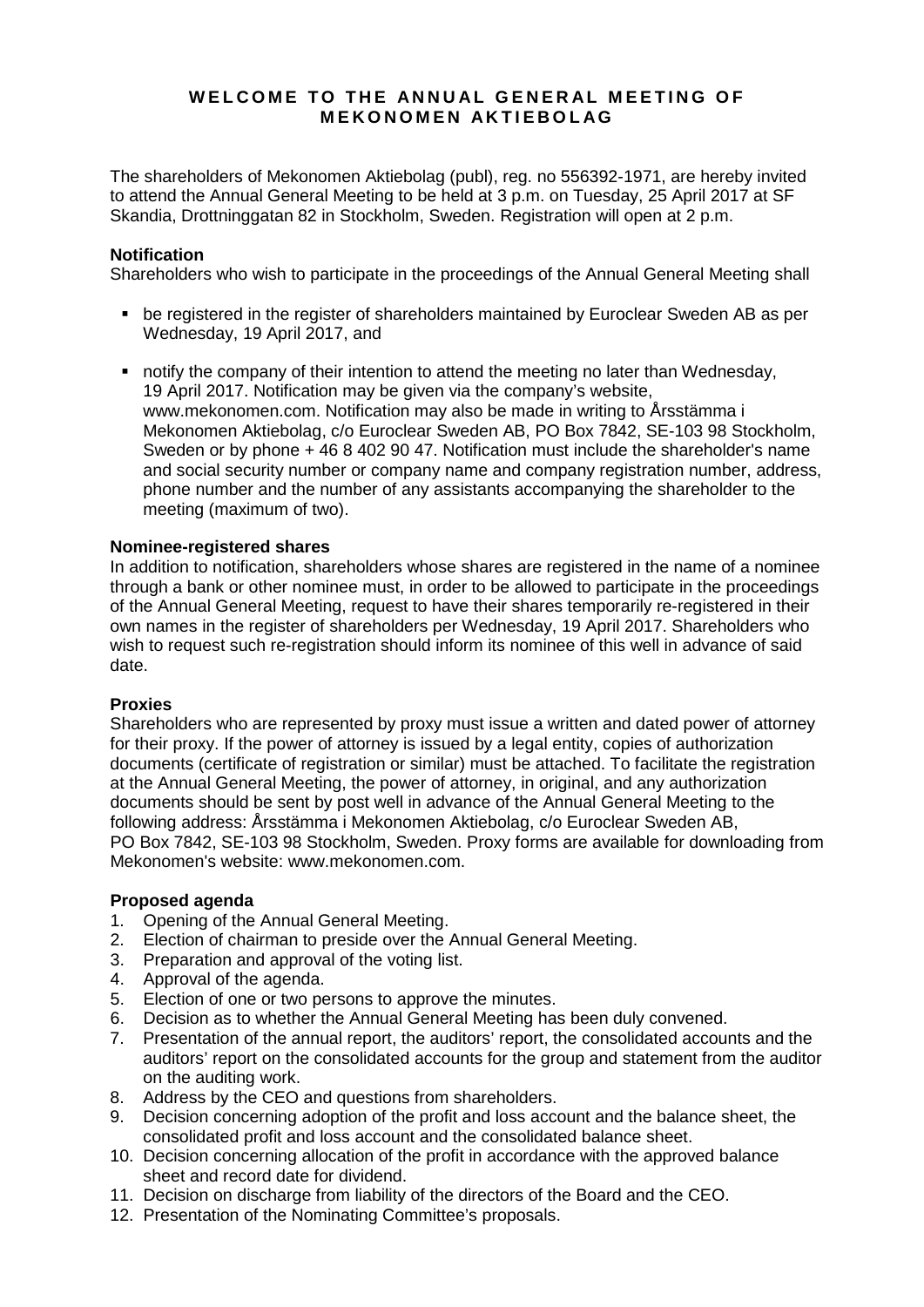- 13. Determination of the number of directors of the Board and deputies of the Board to be elected by the Annual General Meeting.
- 14. Determination of directors' and auditors' fees.
- 15. Election of chairman of the Board, other directors of the Board and deputy directors, if any.
- 16. Election of auditor.
- 17. Determination of guidelines for appointment of the Nominating Committee etc.
- 18. Determination of guidelines for remuneration to senior executives.
- 19. Resolution on employees' acquisition of shares in subsidiaries.
- 20. Resolution on authorization of the Board to issue new shares.
- 21. Closing of the Annual General Meeting.

# **The Nominating Committee's proposals**

# *Items 2 and 13 - 16 - Chairman of the Annual General Meeting, number of directors and deputy directors, fees, chairman of the Board and other directors and auditor*

The Nominating Committee of Mekonomen, which has been appointed in accordance with the guidelines decided upon at the 2016 Annual General Meeting, has up until 16 December 2016 consisted of Caroline Berg (Axel Johnson Aktiebolag), committee chair, Jonathan Schönbäck (Handelsbanken Funds), Mats Gustafsson (Lannebo Funds) and Arne Lööw (Fourth Swedish National Pension Fund). As a result of LKQ Corporation's acquisition of Axel Johnson Aktiebolag's shares in the company, in accordance with the guidelines, on the 16 December 2016, John S. Quinn (LKQ Corporation) replaced Caroline Berg as a member and the chair of the Nominating Committee. Kenneth Bengtsson, chairman of the Board, is co-opted member of the Nominating Committee.

The Nominating Committee makes the following proposals.

- Item 2 Kenneth Bengtsson as chairman of the Annual General Meeting.
- Item 13 Seven meeting-elected directors of the Board and no deputy directors.
- Item 14 Fees to meeting-elected directors of the Board whom are not employed by the company and members of the Board committees (same as last year) in accordance with the following:
	- SEK 550,000 payable to the chairman.
	- SEK 310,000 payable to the vice chairman,
	- SEK 270,000 payable to each of the other directors,
	- SEK 60,000 payable to the chairman of the Audit Committee,
	- SEK 35,000 payable to each of the other members of the Audit Committee,
	- SEK 35,000 payable to the chairman of the Remuneration Committee, and
	- SEK 25,000 payable to each of the other members of the Remuneration Committee.

Auditor fees shall be payable in accordance with approved account.

Item 15 Re-election of directors Kenny Bräck, Joseph M. Holsten, Malin Persson, John S Quinn, Helena Skåntorp and Christer Åberg.

New-election of Magnus Håkansson as director of the Board.

Magnus Håkansson, born 1963, holds the position as CEO of RNB Retail and Brands AB (publ) since 2011, has a Bachelor in Business Administration and Economics (Stockholm School of Economics) and a Master of Science in Management (MIT Sloan School). He has previously held the positions as CEO of Expert Sverige AB, CFO of the KF Group and Management Consultant at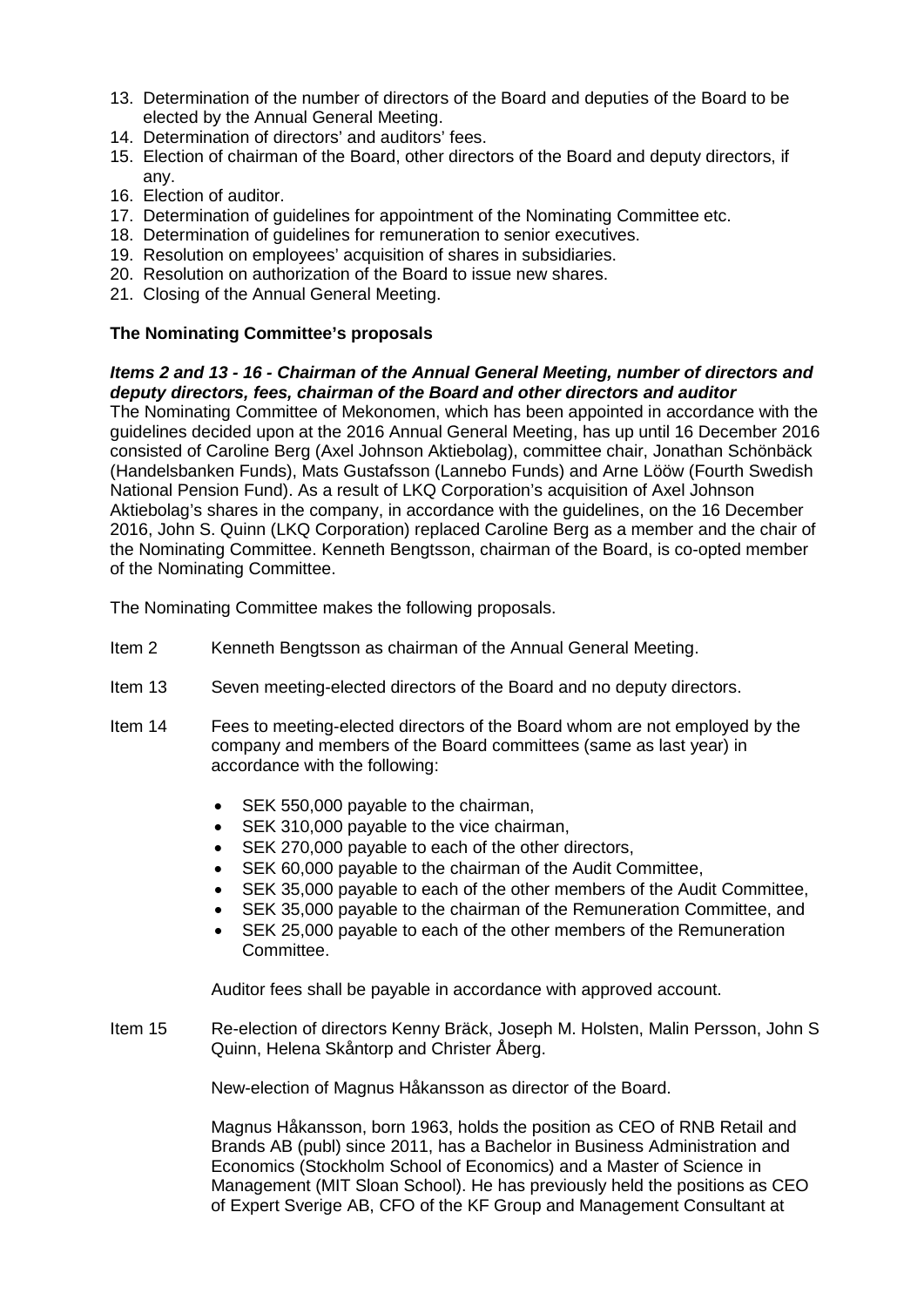McKinsey & Co, he was the Chairman of RNB Retail and Brands AB (publ) 2010- 2011 and has held management and board positions in several other companies. Magnus Håkansson is currently the Chairman of Tenant & Partner Group AB and GS1 Sweden AB.

New-election of John S Quinn as chairman of the Board.

Board director Kenneth Bengtsson, also chairman of the Board, has in December 2016 informed the Nomination Committee that he declines re-election.

Item 16 Re-election, in accordance with the Audit Committee's recommendation, of the chartered auditing firm PricewaterhouseCoopers AB as the company's auditor from the conclusion of the Annual General Meeting 2017 to the conclusion of the Annual General Meeting 2018. The auditing firm has stated that, provided that the Nomination Committee's proposal is approved by the Annual General Meeting, the authorized public accountant Lennart Danielsson will be chosen as auditor in charge.

# *Item 17 - Guidelines for appointment of the Nominating Committee etc*

The Nominating Committee proposes that the Annual General Meeting 2017 adopts the following.

Mekonomen shall have a Nominating Committee consisting of four directors. The four largest shareholders of Mekonomen shall be contacted by the board of directors based on the record provided by Euroclear Sweden AB on the registered shareholders of the company as of 31 August 2017. Each of the four largest shareholders shall be entitled to appoint one member each. Should any of the four largest shareholders abstain from its right to appoint a member to the Nominating Committee, the right to appoint such member shall transfer to the subsequent largest shareholder. The chairman of the Nominating Committee shall, unless its members agree otherwise, be the member representing the largest shareholder.

The Nominating Committee's composition shall be publicly announced by Mekonomen as soon as the Nominating Committee has been appointed. The Nominating Committee's mandate period runs until a new Nominating Committee has been appointed.

If a member of the Nominating Committee leaves the committee before its assignment has been completed or if a material change occurs in the ownership structure after the appointment of the Nominating Committee, the Nominating Committee's composition shall be changed in accordance with the above procedure. Deadline for changes in the composition of the Nominating Committee is three months before the Annual General Meeting. A shareholder who has appointed a member to the Nominating Committee is always entitled to replace such member or appoint a new member should its member leave the assignment.

Changes in the Nominating Committee's composition shall be publicly announced on Mekonomen's website.

Fees will not be paid to the members of the Nominating Committee.

The Nominating Committee is tasked with submitting recommendations for the following ahead of the Annual General Meeting:

- Chairman to preside over the Annual General Meeting,
- The number of directors and deputy directors,
- Directors' and auditor's fees, and any special fees for committee work,
- Chairman and other directors of the Board.
- **-** Auditors,
- Guidelines for appointment of the Nominating Committee.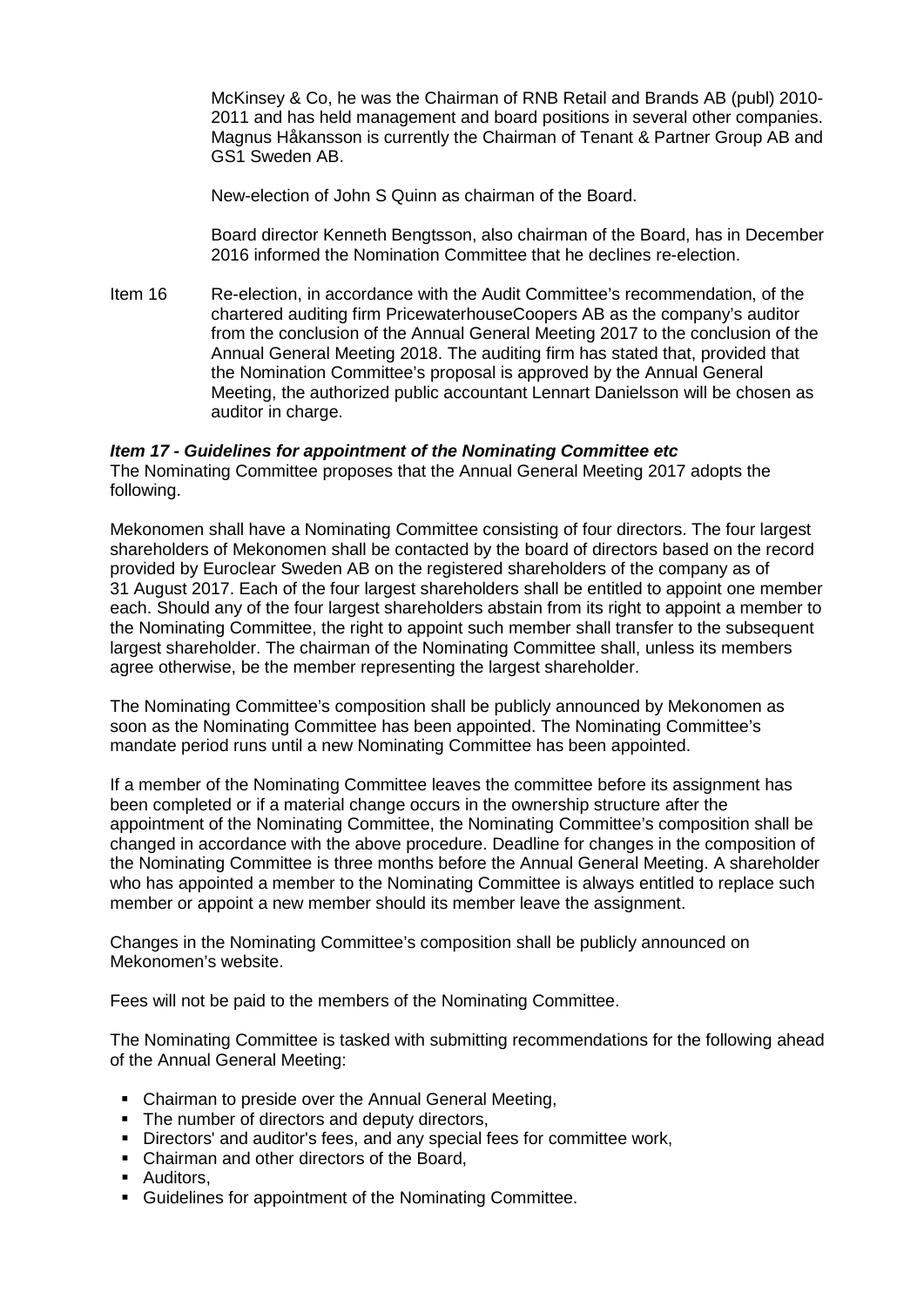The Nominating Committee shall in connection with its assignment fulfil the duties which, according to the Swedish Code of Corporate Governance, are incumbent upon Mekonomen's nominating process, and at the request of the Nominating Committee, Mekonomen shall provide personnel resources, such as a secretarial function for the committee, to facilitate its work. Where needed, Mekonomen shall also be able to bear reasonable cost for external consultants which are deemed by the Nominating Committee to be necessary for the committee to fulfil its assignment.

# **The Board of Directors' proposals**

# *Item 10 – Dividend and record date*

The Board proposes a dividend of SEK 7.00 per share and 27 April 2017 as record date for dividend. Given the proposed record date, dividends are expected to be paid out via Euroclear Sweden AB on 3 May 2017. The last day to trade in Mekonomen's shares including the right to the dividend is 25 April 2017.

# *Item 18 - Guidelines for remuneration to senior executives*

The Board proposes that the Annual General Meeting 2017 adopts the following guidelines for remuneration to senior executives.

The Board is of the opinion that it is highly important that there is a clear relationship between the remuneration and the values and financial objectives of the Mekonomen group, both in the short and the long term. The Board's proposal for guidelines for remuneration entail that the company shall offer competitive compensation, which will enable the Mekonomen group to recruit and keep executives, and that the criteria for deciding the compensation shall be based on the importance of the individual's work duties as well as their competence, experience and performance. The compensation shall consist of the following components:

- fixed base salary,
- variable remuneration.
- **pension benefits.**
- other benefits, and
- severance terms.

The guidelines include the group management, currently consisting of six senior executives including the CEO.

The remuneration shall be decided by the Remuneration Committee of the Board. The remuneration to the CEO shall however be decided by the Board in its entirety.

# Fixed base salary

Mekonomen shall offer a fixed base monthly salary which shall be competitive in comparison with the market conditions. The fixed salary constitutes compensation for committed work performed at a high professional level, which creates added value for the customers, shareholders and personnel of Mekonomen.

#### Variable remuneration

In addition to the fixed base salary, Mekonomen shall offer variable short term as well as long term remuneration which shall be based on the fulfilment of Mekonomen's objectives for:

- the result of the Mekonomen group, and
- **individual qualitative parameters.**

The allocation between base salary and variable compensation shall be proportionate to the responsibility and authority of the executive.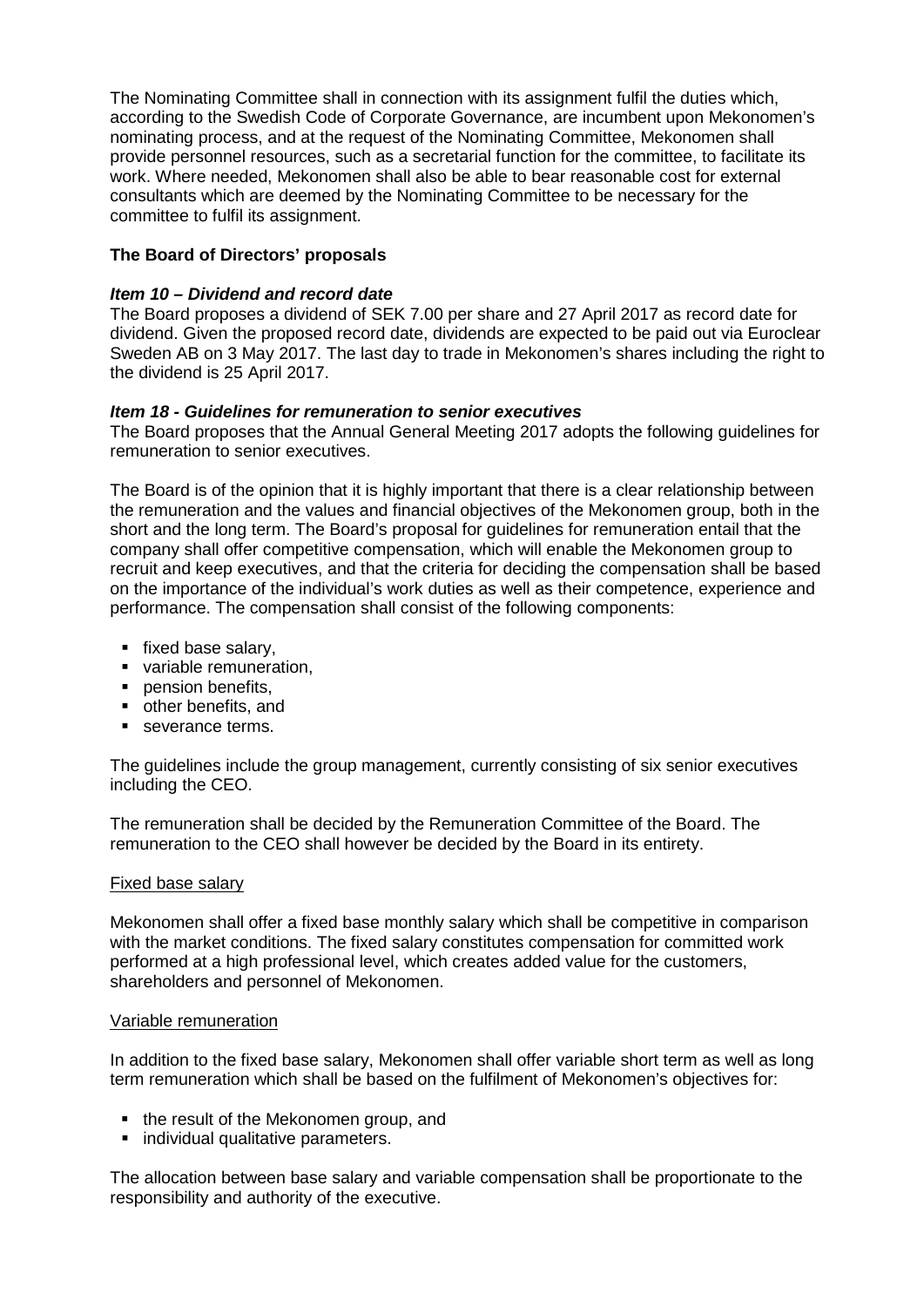The short term variable compensation is capped at a certain percentage of the fixed annual salary. The percentage is linked to the position of the individual and varies between 33 and 60 percentage points for members of the group management.

The long term variable compensation shall be calculated on the results of the Mekonomen group for the financial years 2016 - 2018. In addition to the six members of the group management, a number of selected key employees will be offered to partake in the long term program. The criteria for determining the amount for each individual is decided by the Remuneration Committee of the Board of Directors (except for the CEO, whose criteria is set by the Board in its entirety). The total cost for Mekonomen over the period for this program will not exceed MSEK 32. An additional requisite for disbursements under the long term program is that the average share price of the Mekonomen share on Nasdaq Stockholm on the last trading day in December 2018 shall exceed the Nasdaq Stockholm PI index for the program period. The compensation may fall out completely, partially or not at all depending on the results of Mekonomen group during the term of the long-term compensation program.

The right to variable compensation is conditional upon the executive still being employed at the Annual General Meeting 2019.

### Pension benefits

Pension benefits are paid with an amount based on the Swedish ITP-plan or the corresponding system for employees abroad. The pension qualifying income is the fixed base salary. However, the CEO's pension benefit amounts instead to a maximum of 30 per cent of the fixed base salary.

### Other benefits and severance terms

A maximum notice period of twelve months applies. Severance pay upon termination from the company amounts to a maximum of twelve month's salary. The notice period for senior executives, by their own initiative, is six months.

Other benefits consist mainly of car benefit.

#### Information on previously decided remuneration

All previously decided remuneration that has not yet been paid out is within the parameters set out above.

#### Authorization of the Board

The Board is authorized to depart from these guidelines, if in an individual case there are special reasons for doing so.

The guidelines adopted by the Annual General Meeting 2016 have (except for was is stated above) been followed.

# *Item 19 - Employees' acquisition of shares in subsidiaries*

The Board proposes that the Annual General Meeting 2017 resolves to adopt the following.

The Mekonomen group of companies contains wholly and partly owned Swedish and non-Swedish companies which operate Mekonomen stores throughout the Nordic region, so-called store companies. The partners in these store companies are, alongside the Mekonomen group, the store manager in the store company. The Mekonomen group of companies also contains wholly and partly owned Swedish and non-Swedish companies which operate Mekonomen workshops, so called workshop companies (in addition to the workshops which are part of the Mekonomen network as independent businesses). The partners in these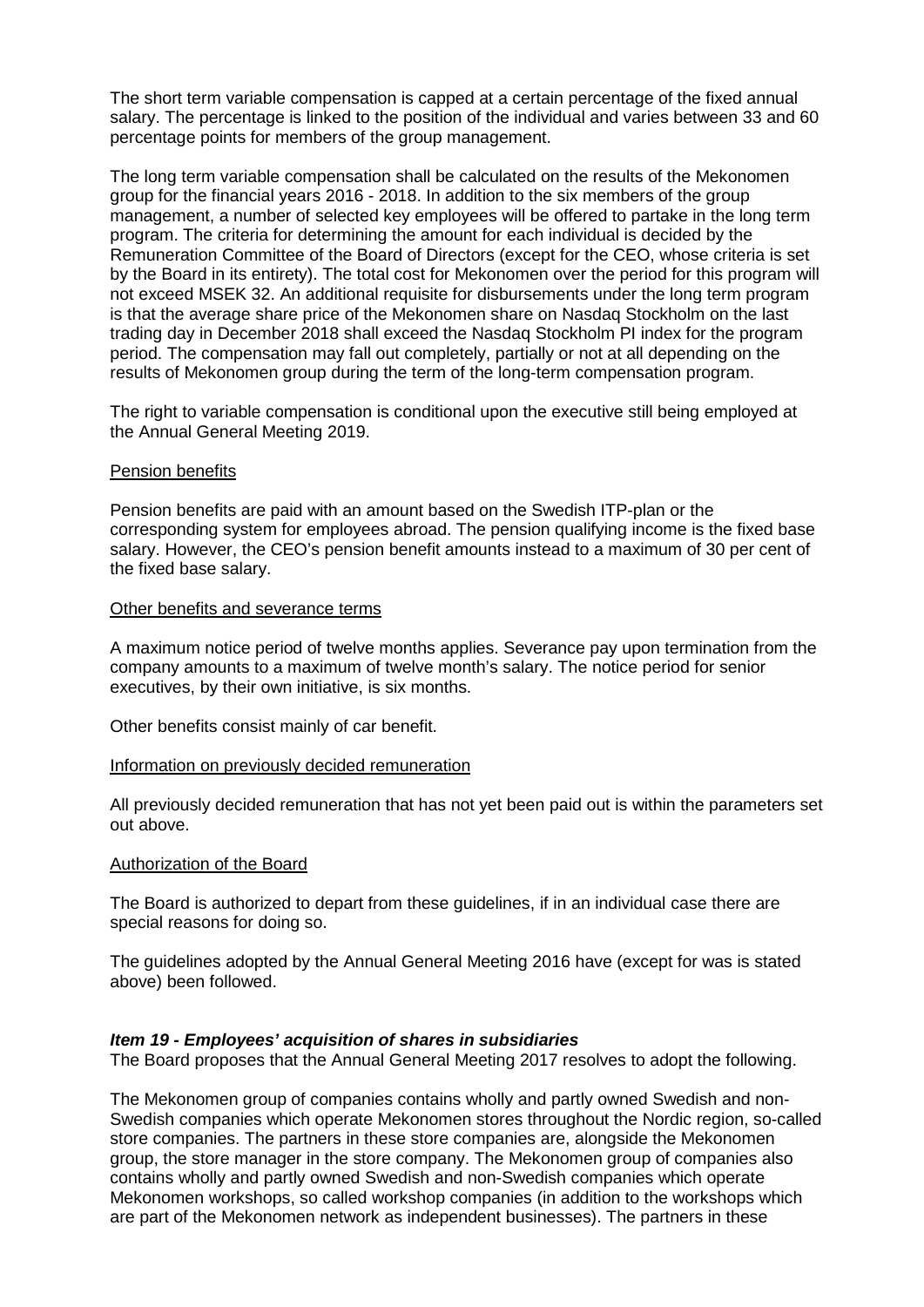workshop companies are, alongside the Mekonomen group, the manager in the workshop company.

Mekonomen deems it important that the store managers and workshop managers employed by the Mekonomen group have an interest in the long term financial development of the said companies.

With the purpose of increasing the long term commitment among the store managers and workshop managers also in the wholly owned companies and to increase their interest in the proceeds of the stores and workshops, the Board proposes that the Annual General Meeting decides that the employed store and workshop managers in the wholly owned companies shall be entitled to acquire shares in the relevant company through the purchase of existing shares, in order to make such managers partners in the store or workshop companies.

The thus acquired shares shall amount to a maximum of nine (9) per cent of the total shares in each company. The Mekonomen group will thus hold shares corresponding to at least 91 per cent.

The acquisitions shall be made at market value. Payment for such shares shall be made in cash. The acquisitions shall be completed no later than 31 December 2017.

As a result of the resolution (regarding only workshops) adopted by the Annual General Meeting 2016 on the corresponding matter, one work shop manager has become shareholder in his company. The Board believes that shop and work shop managers should be offered to acquire shares in the company in which they are employed also during 2017, in accordance with the principles which were adopted by the Annual General Meeting 2016.

The Mekonomen group currently contains 56 wholly owned store companies which operate 226 stores and 32 partly owned companies which operate 35 stores. The Mekonomen group currently contains 15 wholly owned and 12 partly owned companies which operate 33 workshops.

#### *Item 20 - Authorization of the Board to issue shares*

The Board proposes that the Annual General Meeting 2017 resolve to adopt the following.

The Board is authorized, for the time period until the next Annual General Meeting, at one or several occasions, with preferential rights for the shareholders, or with deviation from shareholder preferential rights, to resolve upon new issues of a maximum of 3,590,149 shares.

Such decision on new issue may include provisions that payment, in addition to cash payment, may be made in kind, through set-off or as else is set forth in chapter 13 section 5 paragraph 1 item 6 of the Swedish Companies Act.

The reason for the proposal is to enable Mekonomen to issue shares as payment in relation to acquisitions of companies or parts of companies and/or of assets, which the Board deems to add value to the business of the Mekonomen group, and to be able to raise capital for such acquisitions.

The subscription price for shares in a new issue made under the authorization and which is made without the shareholders' preferential rights shall be market-based. The Board is also authorized to further resolve upon other terms.

The Board, the CEO or any person empowered by the Board, is authorized to make minor amendments to the resolutions set out above to the extent necessary in connection with the filing of requisite documents with the Swedish Companies Registration Office.